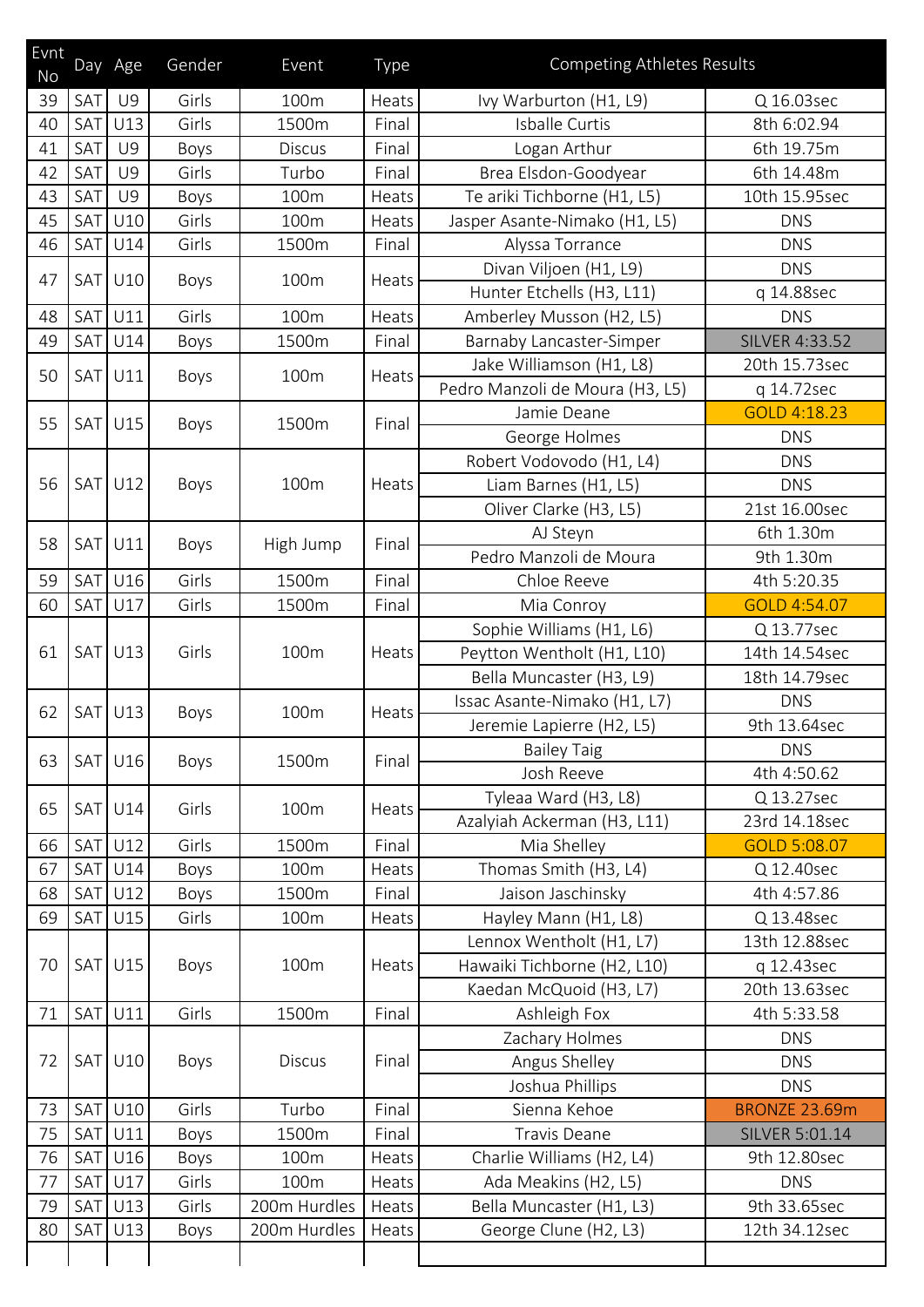| Evnt<br><b>No</b> |            | Day Age        | Gender | Event         | Type         | <b>Competing Athletes Results</b> |                      |
|-------------------|------------|----------------|--------|---------------|--------------|-----------------------------------|----------------------|
|                   |            |                |        |               |              | Azalyiah Ackerman (H1, L8)        | q 33.14sec           |
| 81                | <b>SAT</b> | U14            | Girls  | 200m Hurdles  | Heats        | Tyleaa Ward (H1, L9)              | Q 30.35sec           |
| 85                | SAT        | U15            | Girls  | Long Jump     | Final        | Hayley Mann                       | 10th 4.48m           |
| 86                | SAT        | U15            | Boys   | Long Jump     | Final        | Hawaiki Tichborne                 | 8th 5.32m            |
| 88                | SAT        | U17            | Boys   | 300m Hurdles  | <b>FINAL</b> | Declan Morrison (H2, L5)          | <b>GOLD 39.57sec</b> |
| 89                | SAT        | U14            | Boys   | <b>Discus</b> | Final        | <b>Brayden Phillips</b>           | GOLD 41.04m          |
| 91                | <b>SAT</b> | U13            | Girls  | Triple Jump   | Final        | Sophie Williams                   | GOLD 11.10m          |
| 92                | <b>SAT</b> | U13            | Boys   | Triple Jump   | Final        | George Clune                      | 15th 8.99m           |
|                   |            |                |        |               |              | Isaac Asante-Nimako               | <b>DNS</b>           |
| 93                | SAT        | <b>U9</b>      | Boys   | High Jump     | Final        | Dominic Moore                     | 9th 1.05m            |
| 95                |            |                | Boys   | High Jump     | Final        | Jesse West                        | BRONZE 1.70m (CB)    |
|                   | <b>SAT</b> | U16            |        |               |              | <b>Tyson Phillips</b>             | <b>DNS</b>           |
| 96                | SAT        | <b>U9</b>      | Girls  | 100m          | Final        | Ivy Warburton                     | 4th 15.82sec         |
| 99                | SAT        | U10            | Boys   | 100m          | Final        | Hunter Etchells                   | 5th 14.46sec         |
| 101               | SAT        | U11            | Boys   | 100m          | Final        | Pedro Manzoli de Moura            | 7th 14.73sec         |
| 104               | SAT        | U13            | Girls  | 100m          | Final        | Sophie Williams                   | <b>GOLD 13.08sec</b> |
| 105               | SAT        | U12            | Girls  | Shot Put      | Final        | Neveah Arthur                     | 6th 8.65m            |
|                   |            |                | Boys   | Shot Put      | Final        | Travarn Ackerman                  | 10th 9.49m           |
|                   |            | U12            |        |               |              | Robert Vodovodo                   | <b>DNS</b>           |
| 106               | SAT        |                |        |               |              | Hoani-Jay Tichborne               | 14th 9.02m           |
|                   |            |                |        |               |              | Johannes Nicolaas Viljoen         | 8th 9.74m            |
| 108               | SAT        | U14            | Girls  | 100m          | Final        | Tyleaa Ward                       | 5th 13.52sec         |
| 109               | SAT        | U14            | Boys   | 100m          | Final        | Thomas Smith                      | SILVER 12.12sec      |
| 110               | SAT        | U15            | Girls  | 100m          | Final        | Hayley Mann                       | 6th 13.37sec         |
| 111               | SAT        | U15            | Boys   | 100m          | Final        | Hawaiki Tichborne                 | 6th 12.51sec         |
| 113               | SAT        | U11            | Boys   | <b>Discus</b> | Final        | Byson Wentholt                    | <b>SILVER 36.38m</b> |
|                   |            |                |        |               |              | <b>LUNCH BREAK</b>                |                      |
|                   | SAT        | <b>U9</b>      | Girls  | 400m          | Heats        | Kayla Tenardi (H1, L2)            | q 1:15.97            |
| 118               |            |                |        |               |              | Kamika Pitout (H2, L2)            | Q 1:15.10            |
|                   |            |                |        |               |              | Amelia Barnes (H2, L5)            | Q 1:12.68            |
| 119               | SAT        | U9             | Boys   | 400m          | Heats        | Taj Ford (H1, L3)                 | 16th 1:17.91         |
|                   |            |                |        |               |              | Te ariki Tichborne (H1, L8)       | Q 1:10.17            |
| 120               | SAT        | U10            | Girls  | 400m          | Heats        | Sienna Tenardi (H3, L7)           | 9th 1:13.83          |
| 123               | SAT        | U15            | Boys   | Javelin       | Final        | Lennox Wentholt                   | 9th 33.35m           |
| 124               | <b>SAT</b> | U11            | Girls  | 400m          | Heats        | Ameleah Ford (H2, L7)             | Q 1:07.96            |
| 125               | <b>SAT</b> | U11            | Boys   | 400m          | Heats        | Travis Deane (H3, L2)             | q 1:10.27            |
| 126               | SAT        | U10            | Girls  | Long Jump     | Final        | Jasper Asante-Nimako              | <b>DNS</b>           |
|                   |            |                |        |               |              | Savannah Holdsworth               | 18th 3.53m           |
| 127               | <b>SAT</b> | U10            | Boys   | Long Jump     | Final        | Hunter Etchells                   | <b>BRONZE 4.16m</b>  |
| 128               | <b>SAT</b> | U12            | Girls  | 400m          | Heats        | Mia Shelley (H1, L8)              | Q 1:03.57            |
| 129               | SAT        | U17            | Girls  | High Jump     | Final        | Tykeira Slater                    | 4th 1.44m            |
| 131               | <b>SAT</b> | U12            | Boys   | 400m          | Heats        | Kennan Munro (H2, L7)             | <b>DNS</b>           |
| 132               | <b>SAT</b> | U13            | Girls  | 400m          | Heats        | Dreyah Deane (H3, L7)             | q 1:04.70            |
| 133               | <b>SAT</b> | U13            | Boys   | 400m          | Heats        | Isaac Asante-Nimako (H1, L3)      | <b>DNS</b>           |
| 134               | SAT        | U13            | Girls  | Shot Put      | Final        | Peytton Wentholt                  | <b>SILVER 11.40m</b> |
|                   |            | U14            | Girls  | 400m          | Heats        | Makaila Harnett (H2, L3)          | 17th 1:12.60         |
| 136               | SAT        |                |        |               |              | Alyssa Torrance (H2, L7)          | <b>DNS</b>           |
|                   |            | <b>SAT U12</b> | Boys   | <b>Discus</b> | Final        | Travarn Ackerman                  | 4th 29.33m           |
| 139               |            |                |        |               |              | Johannes Nicholaas Viljoen        | 8th 25.88m           |